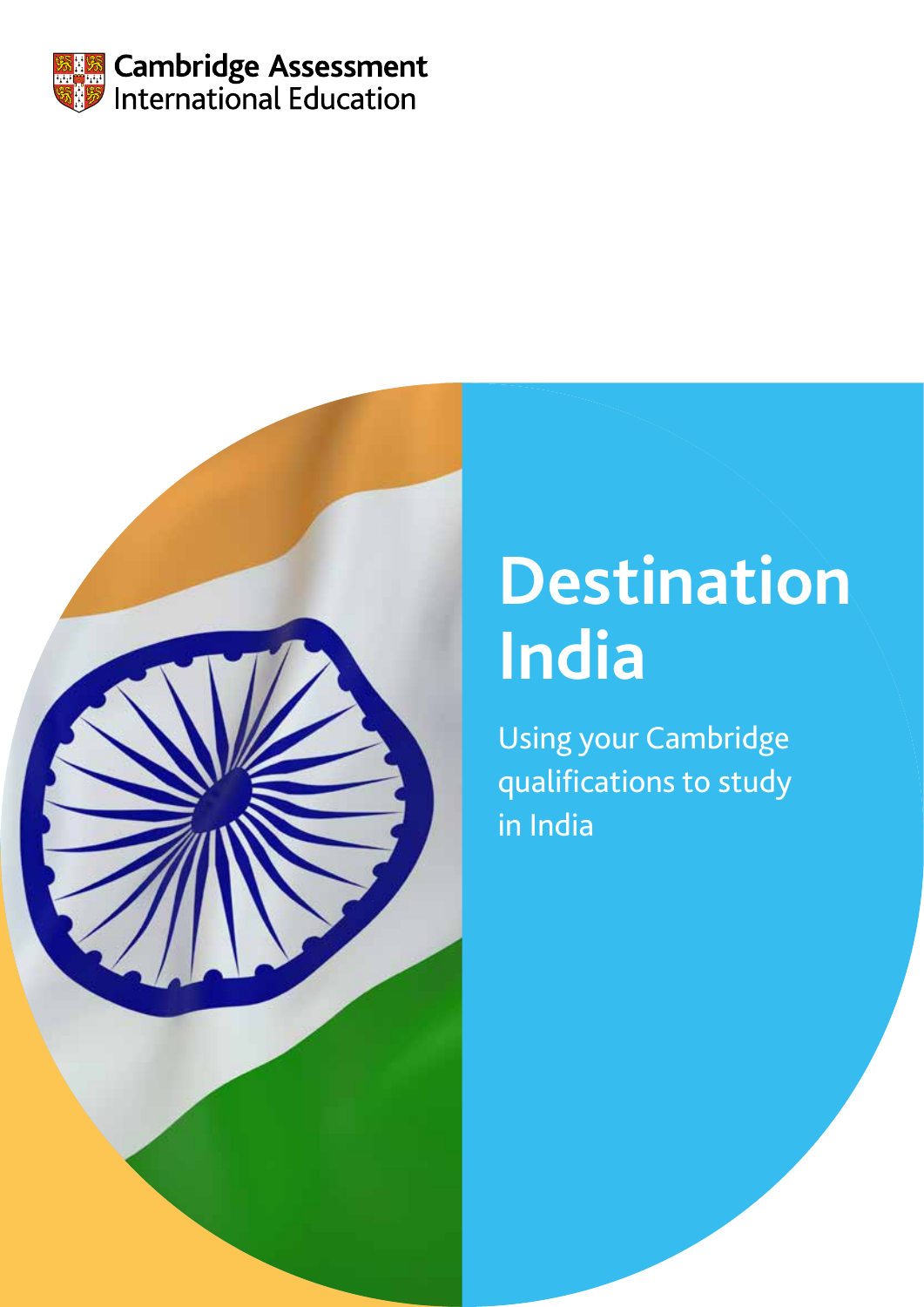### **Contents**

| What qualifications do I need? 3 |  |
|----------------------------------|--|
|                                  |  |
|                                  |  |
| Recognition of Cambridge         |  |
|                                  |  |

### **About us**

Cambridge Assessment International Education prepares school students for life, helping them develop an informed curiosity and a lasting passion for learning. We are part of the University of Cambridge.

Our Cambridge Pathway gives students a clear path for educational success from age 5 to 19. Schools can shape the curriculum around how they want students to learn – with a wide range of subjects and flexible ways to offer them. It helps students discover new abilities and a wider world, and gives them the transferable skills they need for life, so they can achieve at school, university and work.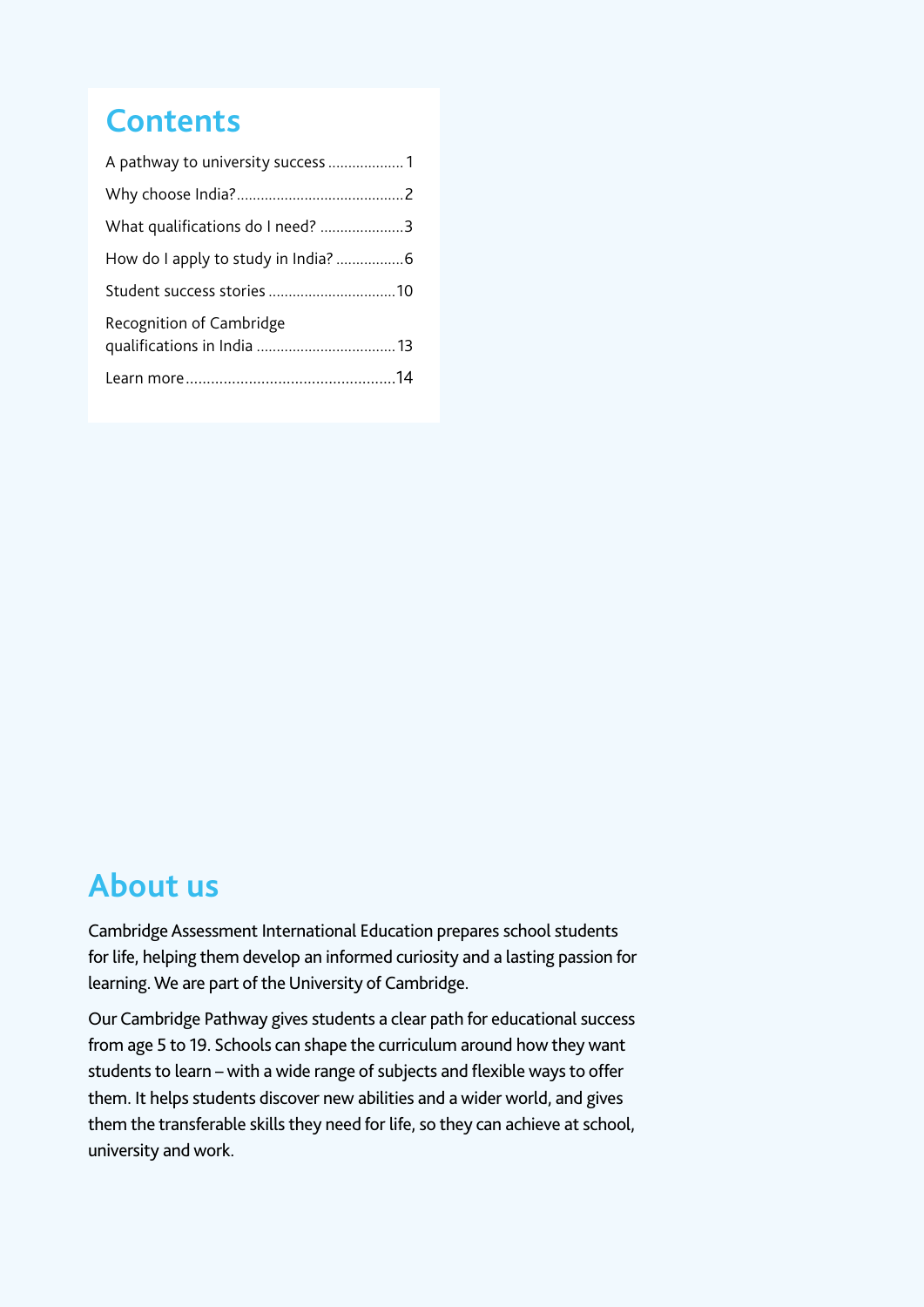# **A pathway to university success**

Every year, top universities across India welcome students with Cambridge qualifications. India has the second-largest higher education system in the world, offering a wide spectrum of courses that are recognised globally. All degree courses are taught in English, and an affordable fee structure makes India an attractive destination for higher education.

Cambridge qualifications prepare students for the next stage of their educational journey. We believe that it is essential to make sure that students holding Cambridge qualifications do not just get into university, but also that they are well prepared to succeed in their studies and are well equipped with the necessary academic skills.

Nearly all Indian universities with undergraduate programmes recognise Cambridge qualifications, and many more accept them upon application. Universities with formal recognition policies include central and state universities, as well as renowned private and deemed universities across the country. You can find out more about the different types of universities in India on page 6.

Indian higher education institutions recognise Cambridge International A Levels as equivalent to Indian senior secondary qualifications.

#### **Tip**

The most important decision you have to make is which degree course you wish to study – not which university you want to apply to. Think carefully about the choices that are right for you, and then choose an undergraduate course that suits your needs.

#### **Did you know?**

We work with over 420 schools in India to offer Cambridge programmes and qualifications.

In 2016/17 there were over 68000 entries for Cambridge IGCSE® and Cambridge International AS & A Level exams in India.



66 Cambridge qualifications have taught me in the best way possible. They developed in me an interest in every topic and this, along with research and project work, helped me to grasp new concepts in an interesting way and know how to apply these concepts practically.  $\bigcirc$ 

Aditti Agarwal, former Cambridge student currently studying Electronics and Telecommunication Engineering at the University of Mumbai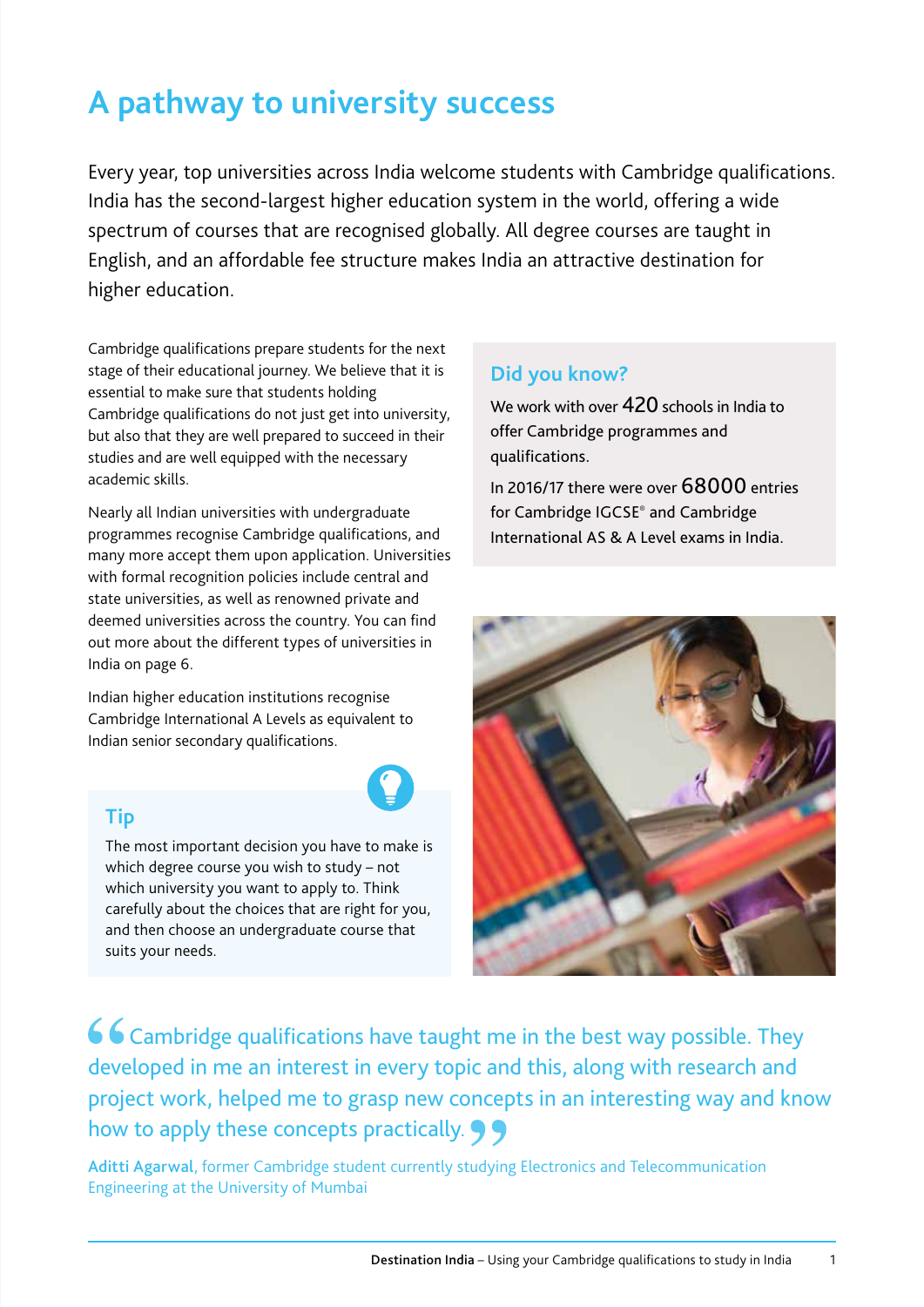### **Why choose India?**

There are many reasons to study at undergraduate level in India. With a rich history and diversity and a surging global business landscape, the world's most populous democracy is also home to the world's second-largest higher education system, with over 800 universities, 40000 colleges and 11000 stand-alone institutions\*.

India offers bachelor's, master's and doctoral degrees. From philosophy to politics, and engineering to cutting-edge space technology and research, India offers options to suit everyone's academic interests.

India has the second-largest English-speaking population in the world and all university degrees are taught in English. The quality of education is monitored by dedicated bodies such as the University Grants Commission, the National Assessment and Accreditation Council, the All India Council for Technical Education and the Medical Council of India. Tuition fees are low compared to other countries and the cost of living in India is competitive.

\*All India Survey on Higher Education (AISHE) Report 2016-17



#### **Did you know?**

- All university degrees in India are taught in English.
- Most universities in India reserve approximately 10–15 per cent of their places for international students.

66 The curriculum offered by Cambridge International A Levels encourages independent research and critical thinking. This made the class an interactive environment and learning a fun activity. A Levels also exposed me to a variety of application-based questions which made me more comfortable with JEE questions. 99

Jenil Shah, former Cambridge student who graduated from the Indian Institute of Technology (IIT) with a BTech in Computer Science and Engineering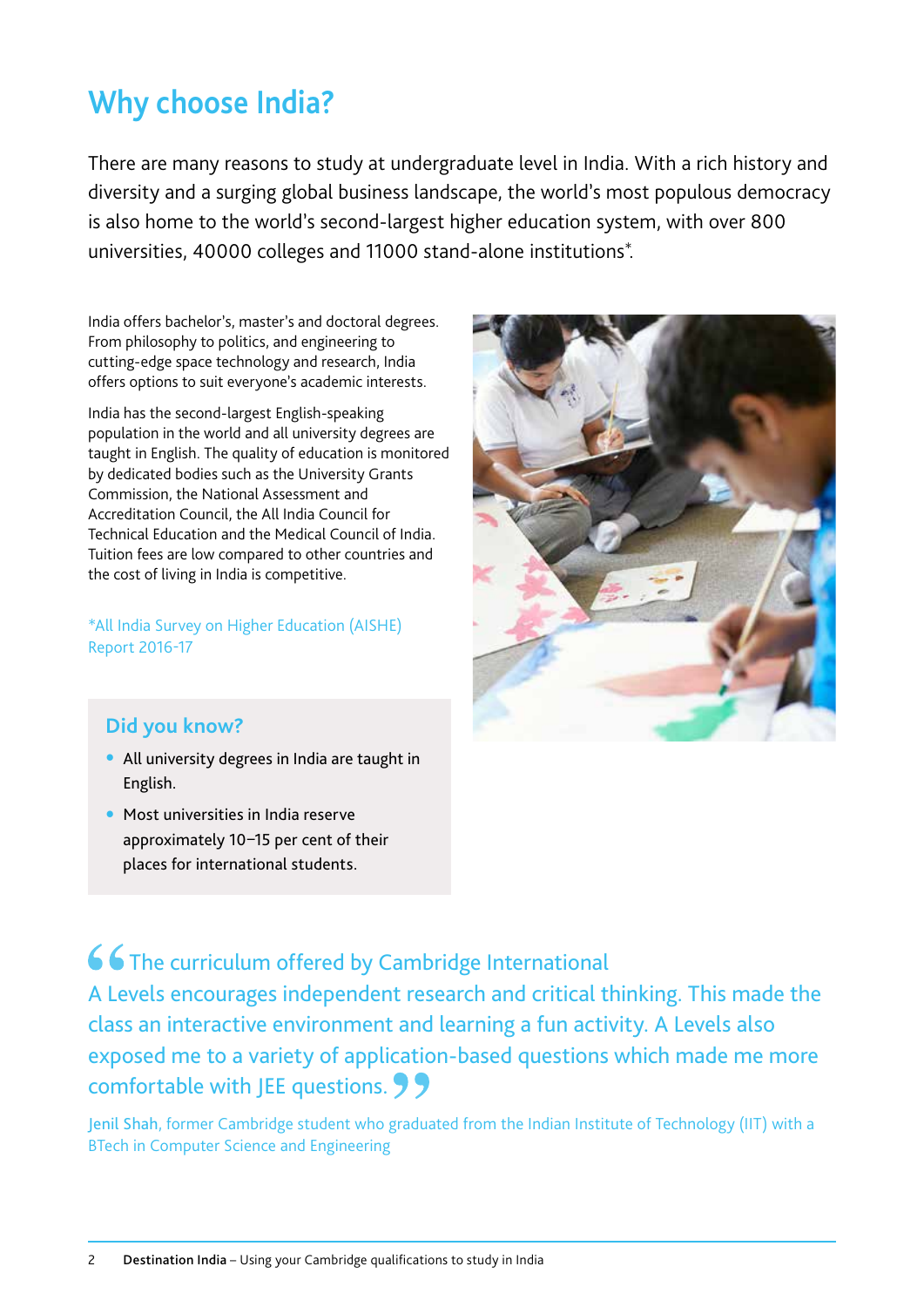### **What qualifications do I need?**

First, you need to choose the subject you want to study at university. Then you need to decide which course to follow. Before selecting a course, there are several things to check first, such as the university's entry requirements.



#### Entry requirements

As a Cambridge student, you will need to meet the same entry requirements as students applying with national qualifications. Institutions list the eligibility criteria for each of their courses on their websites, alongside other requirements such as an admissions test or an interview.

For courses in humanities, liberal arts, commerce and science, the typical eligibility requirements are three Cambridge International A Levels. However, for some courses two Cambridge International A Levels are enough.

For competitive courses in renowned institutions you will need three Cambridge International A Levels with high grades, equivalent to an aggregate percentage of 90 or above. Established universities require three very good grades at Cambridge International A Level (for

example, A\*A\*A\* to AAA, depending on the course). While a few institutions may admit all applicants who meet the eligibility criteria, most select only the top-scoring applicants (depending upon available seats).

University applicants from Indian exam boards have to pass at least five academic subjects in their qualifying senior secondary exam. Since most Cambridge candidates apply for undergraduate courses with three Cambridge International A Levels, institutions often look at their performance in Cambridge IGCSE and/or O Level as an indicator of their overall academic performance.

If you have any questions about a course or its entry requirements, contact the particular university.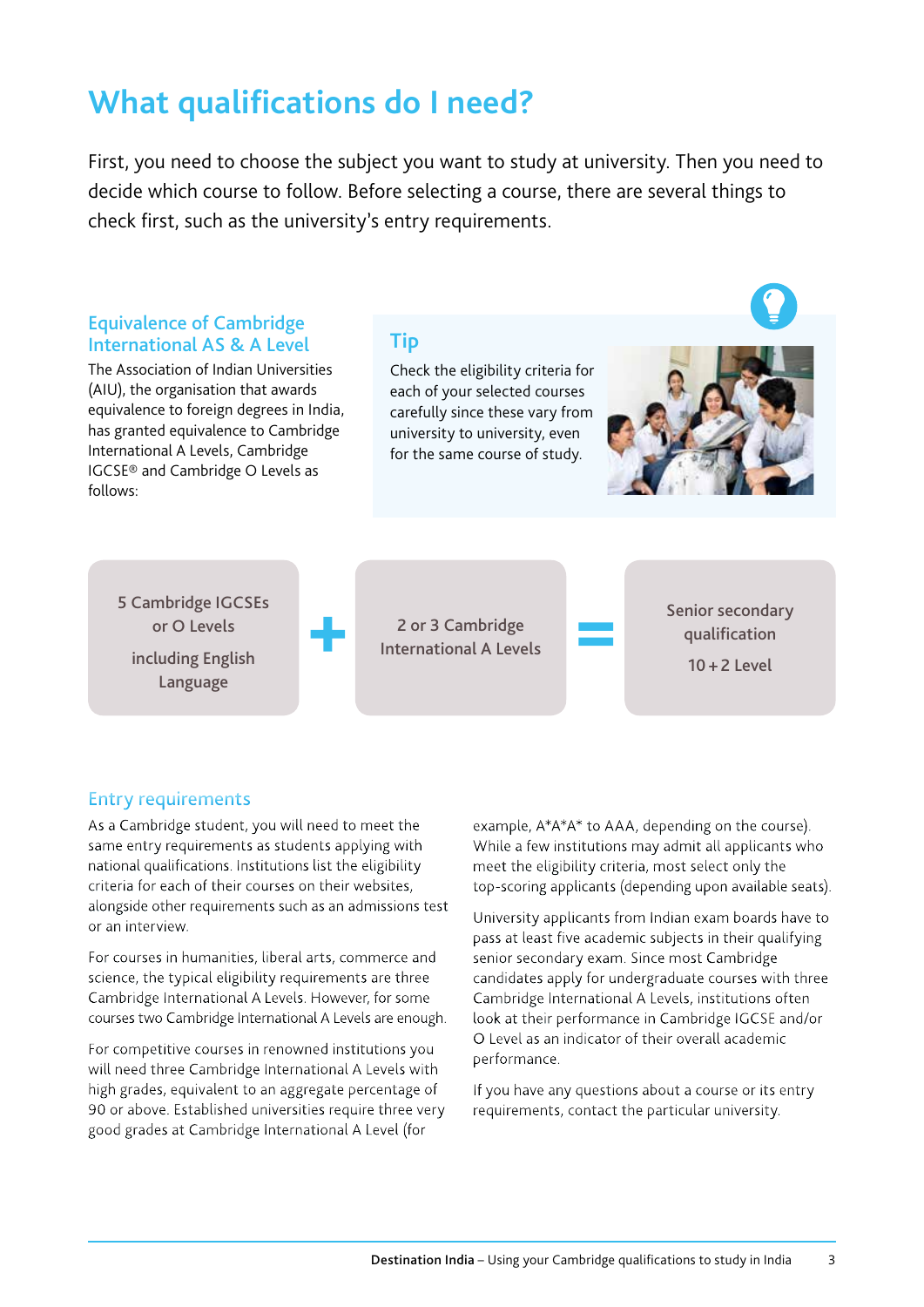#### Grades or marks?

Most students who take Cambridge examinations receive a percentage uniform mark (PUM) alongside grades for each subject on their statement of results. The percentage uniform marks correspond to grades and are always calculated out of 100. The percentage uniform mark should be used in India for admission purposes, wherever a numerical score is required.

For Cambridge students from countries where percentage uniform marks are not issued, the midpoint of the PUM range of each grade should be used to convert grades to marks for admission purposes in India. For example, the percentage uniform mark for Grade A\* ranges from 90 to 100 and so the midpoint is 95 marks. If you need help converting your Cambridge grades into marks, you can find the grade conversion sheet on the Association of Indian Universities website at www.aiu.ac.in/Evaluation/evaluation.asp

Percentage uniform marks achieved in Cambridge International A Levels are treated on a par with marks of Indian senior secondary examinations. For their eligibility criteria, all institutions use aggregate percentage marks achieved in the qualifying exams.

#### Common entrance exams

If you want to take a professional stream course (such as architecture, engineering, medicine and law) you will usually have to sit common entrance examinations. While there are national-level exams, some states and institutions conduct their own entrance exams for entry to their affiliated institutions.

#### **How to calculate your aggregate percentage score**

Add up the percentage uniform marks of all Cambridge International A Levels, or subjects specified to meet eligibility criteria, and divide the sum by the number of subjects. The midpoint of the PUM range of each grade should not be used if your statement of results mentions percentage uniform marks.

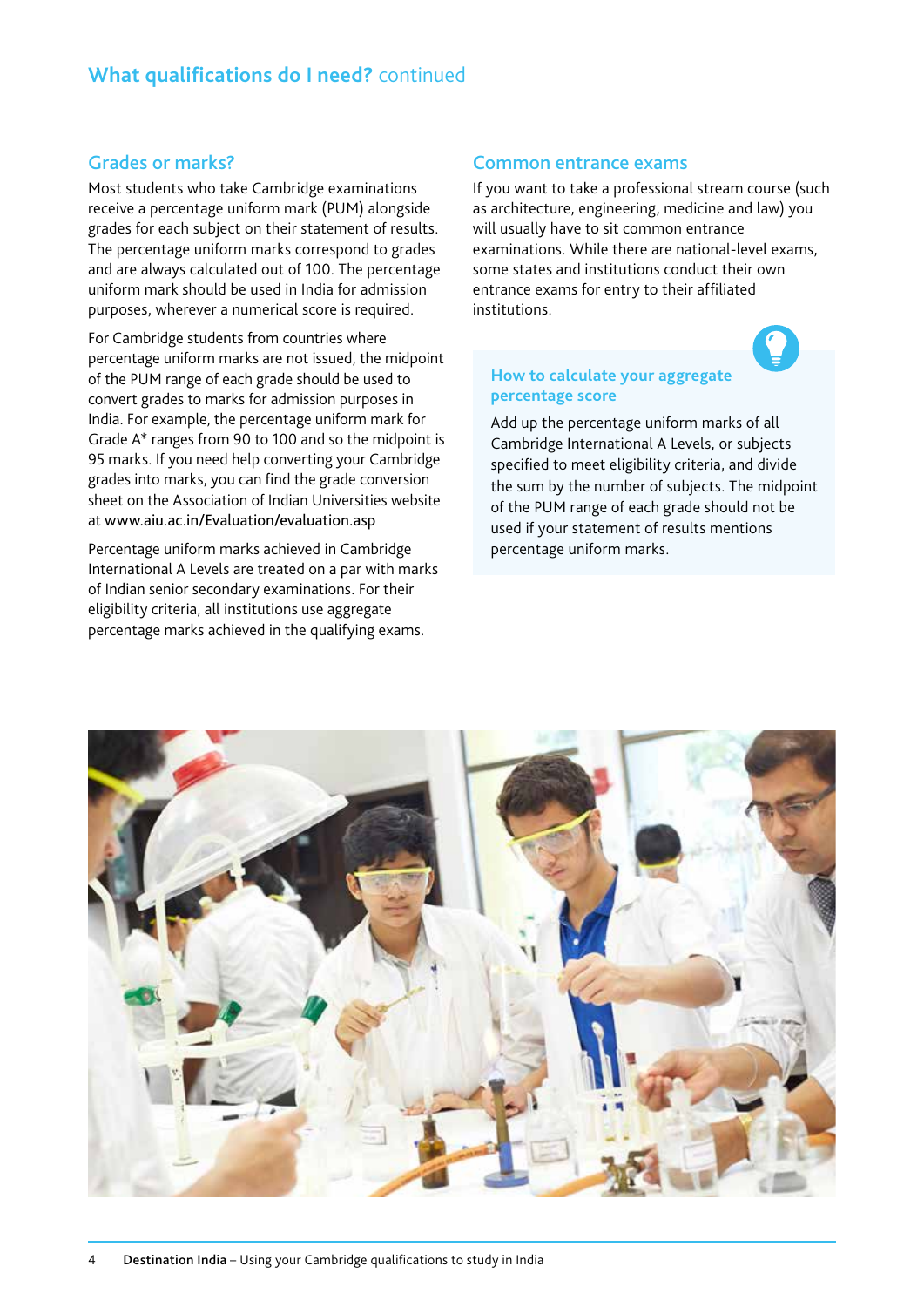#### Engineering and technical

In addition to Joint Entrance Examinations (JEE Main and JEE Advanced), there are state-level and institution-level entrance examinations. You will need three Cambridge International A Levels in Maths, Physics and Chemistry/Biology/any technical vocational subject to meet eligibility requirements. Cambridge International A Levels that can be categorised under technical vocational subjects are: Applied Information & Communication Technology, Computer Science, Computing, Information Technology and Biotechnology.

Please note that for entry through JEE (Main) exams, you will need four Cambridge International A Levels in specified subjects and one Cambridge International A Level in any language (or Cambridge International AS Level in English Language). For further details, refer to the information bulletins published at www.jeemain.nic.in and www.jeeadv.ac.in

#### Medicine and dental

The National Eligibility and Entrance Test (NEET-UG) is the single common entrance exam for medicine and dental undergraduate admissions in India. You will need Cambridge International A Levels in Physics, Chemistry and Biology as well as Cambridge International AS Level in English Language to be eligible. A passing grade in Cambridge International AS Level English Language is mandatory even though the scores are not considered in the preparation of the merit list (that is, the list of students who succeed in the NEET exam).

#### Architecture

There are two national level common entrance examinations for entry into architecture: Joint Entrance Examinations (JEE Main and JEE Advanced) and the National Aptitude Test in Architecture (NATA). There are also several state-level entrance tests. To be eligible, you will need to have your Cambridge International A Level results by 15 June. For admission through JEE (Main), the subject requirements at Cambridge International A Level are the same as for engineering. For admission through NATA, you will need a 50 per cent aggregate percentage score in Cambridge International A Levels, with Mathematics as a compulsory subject.

#### Law

To be eligible for the Common Law Admission Test (CLAT) you will need a minimum aggregate score of 45 per cent at Cambridge International A Level. Some universities conduct their own entrance exams and candidates with three Cambridge International A Levels in any subjects are eligible to apply. LSAT-India is a new test that is being used by several Indian law schools for admission purposes. You do not need to study any specific subjects at Cambridge International A Level to be eligible for undergraduate law courses.

If you need Cambridge International to release your Cambridge International A Level results as part of your application for a common entrance exam, you will need to sign a form giving us your consent. Please contact your Cambridge school for details.

66 I can't stress enough how much doing Cambridge International A Levels helped me prepare for the medical entrance examination. It allowed me to build up my knowledge in a more global and interactive manner. All in all, Cambridge International A Levels give you an extra edge. 99

Piyush Aggarwal, former Cambridge student who graduated from All India Institute of Medical Sciences (AIIMS) with MBBS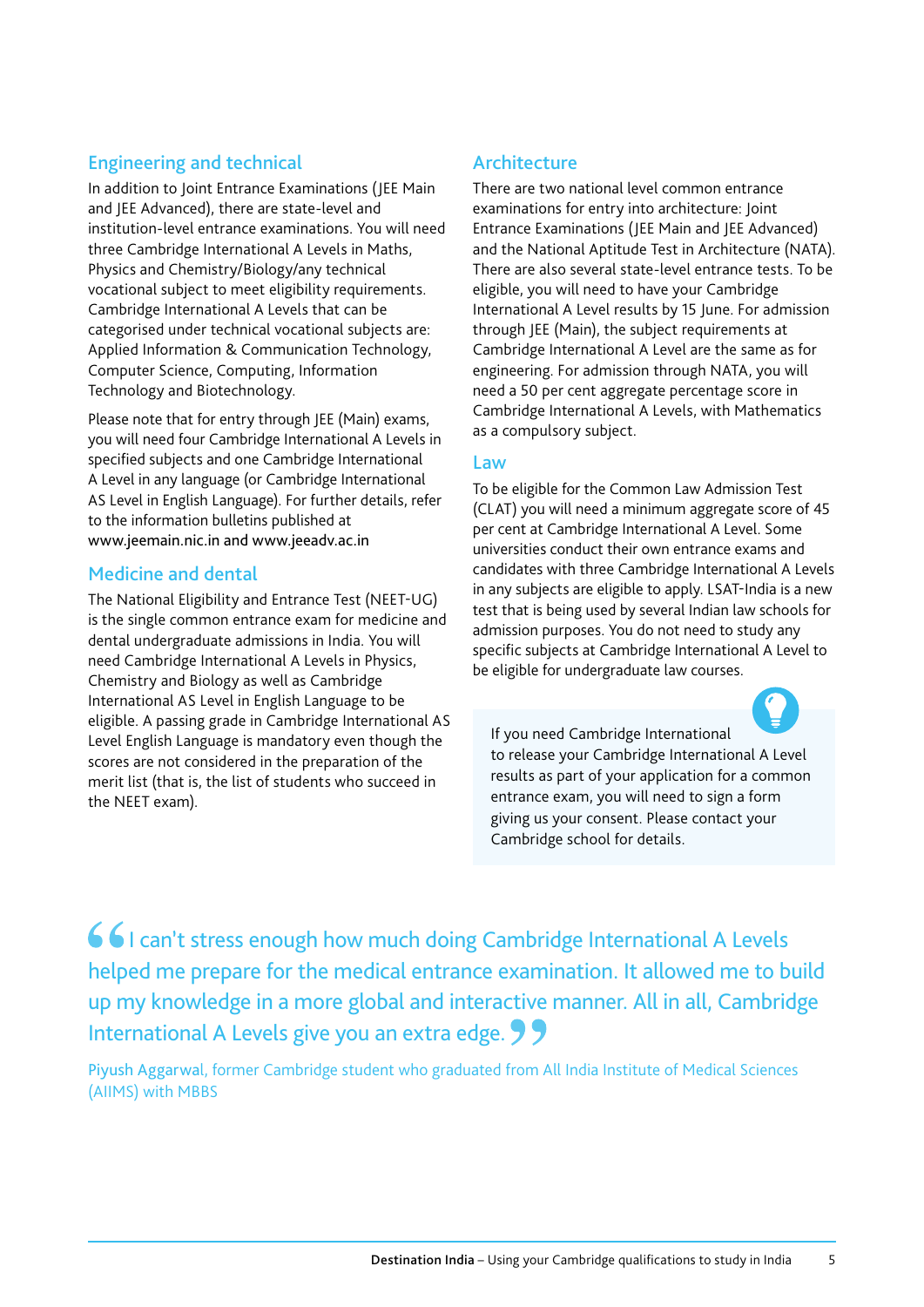## **How do I apply to study in India?**

The way you apply to study in India will vary according to your chosen field of study and the type of institution you are applying for. You will need to find out about these different requirements. There is useful information about specific requirements on institution websites.

Universities in India typically offer three-year undergraduate degree programmes, although engineering and medical programmes are taught over four and five-and-a-half years respectively. You will need to begin researching college options as early as possible so that you can meet all the relevant application and testing deadlines.

#### Where should I apply?

- There are more than 800 universities and university-level institutions in India*.*
- Only apply to institutions that are recognised by the University Grants Commission (UGC). Institutions that are not recognised by UGC cannot award degrees. Visit the UGC website at www.ugc.ac.in
- For technical courses, you need to check that the institution and the specific campus are approved by the All India Council for Technical Education (AICTE) to offer undergraduate degrees.
- Prestigious central and state universities have limited intakes.
- Private universities have state-of-the-art infrastructure and offer new age programmes designed to meet industry needs, but they are more expensive.
- Entry into the Institutes of National Importance is highly competitive.
- Deemed universities (deemed-to-be-universities) are as good as private universities.

#### When and how do I apply?

The undergraduate entry process begins in May every year. A few private universities have introduced rolling admissions and it is possible to apply as early as December. You will have to complete an application form for all universities. Many universities, but not all, have a centralised admission process and use a common online application form that allows you to apply to multiple colleges affiliated to it.

#### **Types of higher education institutions in India**

- Central universities
- State universities
- Private universities
- Deemed universities
- Open universities
- Technical institutions
- Institutes of National Importance



The Central Universities Common Entrance Test (CUCET) is a national-level test organised by nine Central Universities for admission to undergraduate and integrated programmes in these universities. It provides students with a single-window opportunity for admission to nine central universities across the country. The online application process begins in March.

Cambridge students should apply under the 'Other Boards' or 'International Boards' category, listed under Qualifying Exam Board/Class XII Exam.

#### What courses can I study?

Indian universities require you to select your major field of study at the application stage. A handful of new universities allow you the opportunity to explore different subjects on offer, primarily in liberal arts, before making a final decision on your major field of study. In most disciplines, curricula begin in Year 1.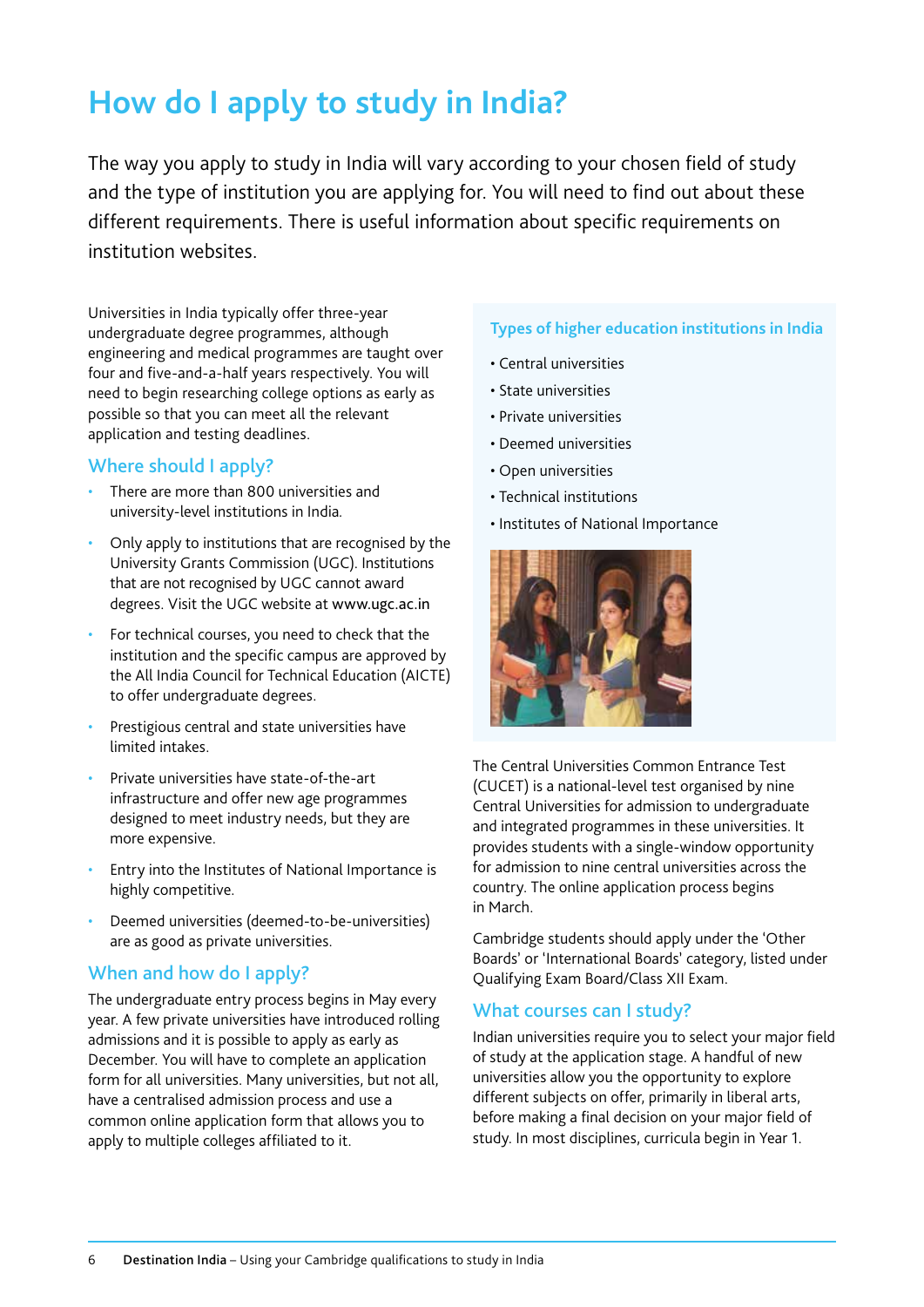For certain courses you will have to study specific subjects in your last qualifying exams at school. For medicine, for example, you will have to take Cambridge International A Levels in Biology, Physics and Chemistry and Cambridge International AS Level in English Language. Some institutions may only consider Cambridge International A Levels taken in a single exam series (as evidence of whether you can cope with the demands of a rigorous undergraduate degree course) and a few may not accept resits.

Ensure that your choice of Cambridge International AS & A Level subjects is suitable for your intended degree course, especially if you have a specific career path in mind, such as medicine, engineering or architecture.

#### Will I be admitted if I meet equivalence requirements?

Equivalence equates two qualifications but is not necessarily sufficient to meet entry requirements of specific courses and different institutions. Institutions are free to set separate eligibility conditions that are over and above equivalence requirements. It is important to note that entry to universities is competitive and that they have limited numbers of seats available. You should plan to apply to a wide range of universities to maximise your chances of acceptance.

#### Do I need an Equivalence Certificate?

Check with the admitting institution to see if you need an Equivalence Certificate from the Association of Indian Universities (AIU). Most universities have an eligibility department that issues Eligibility Certificates for specific courses of study, and these will not require an Equivalence Certificate if you have studied in India.



The Equivalence Certificate is issued by the Association of Indian Universities (AIU). Find the application form in the Evaluation section of the AIU website, listed under 'AIU Advisory to Students' at www.aiu.ac.in/Evaluation/evaluation.asp

### 66 I would recommend Cambridge International A Levels to anyone who is looking to build a strong base before pursuing their university education. 99

Dilan Thakrar, former Cambridge student who progressed to Manipal University, India, to study a Bachelor of Science in Mechanical Engineering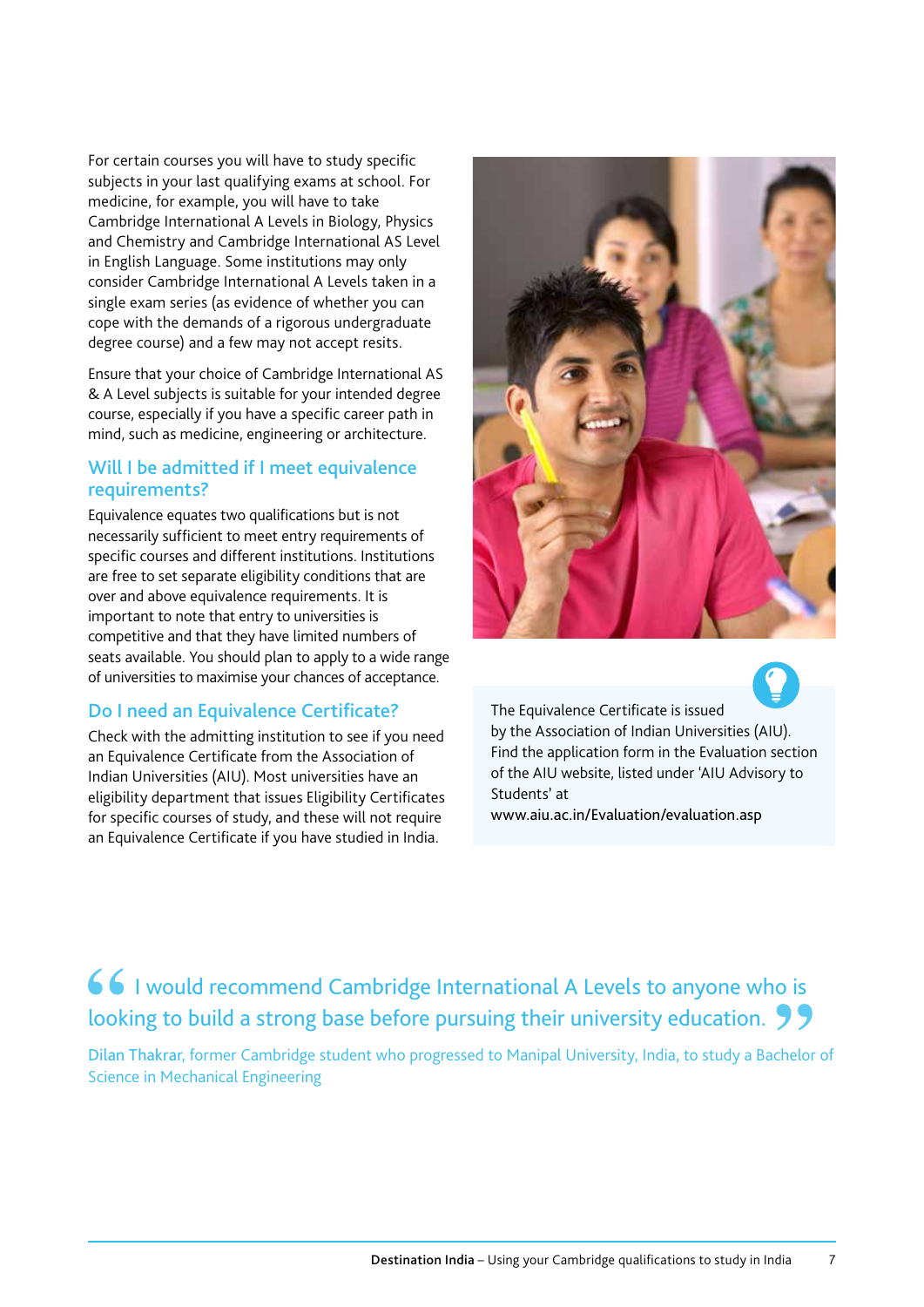#### How do I apply to study in India? continued

#### **Acceptance of forecast grades**

A forecast grade is the grade your teacher expects you to achieve in a subject. It is also called a predicted grade. Only a handful of institutions accept forecast grades in order to offer provisional or conditional admission, subject to confirmation based on the final results of your last qualifying examination.

Private universities, where entry is based on their entrance exams, are more likely to accept forecast grades. Where entry is through national level common entrance examinations, forecast grades are not accepted. The results of your qualifying examination should be available before 15 June for confirmation of offers.

You can ask your school to give you your forecast grades.

#### **International students applying to study in India**

International students are categorised as foreign nationals, people of Indian origin (PIO), overseas citizens of India (OCI) and non-resident Indians (NRI). Universities generally reserve approximately 10–15 per cent of their total intake for international students. The entry procedure for international students is less competitive. The best place to find specific information is on each institution's website. For example, many institutions may require English proficiency test scores.

For undergraduate degree courses in humanities, liberal arts, science and commerce, applications are made directly to individual universities or institutions rather than through a centralised body. Admissions to private universities begin in December/January for overseas students and are open until the end of June.

Foreign nationals, OCIs, PIOs and NRIs are eligible for the national entrance test NEET-UG for entry to Bachelor of Medicine and Bachelor of Surgery (MBBS) and dentistry courses. The Bachelor of Medicine and Bachelor of Surgery courses take five-and-a-half years. This includes four-and-a-half years of classroom study followed by one year of rotating internship.

Direct Admission of Students Abroad (www.dasanit. org) is an online portal for direct entry of international students into National Institutes of Technology (NITs), Indian Institutes of Technology (IITs) and other premier technical Institutions. This includes engineering, architecture and planning undergraduate degree



courses. The online application process is open until the end of May. The eligibility criteria include the following:

- 60 per cent aggregate marks in qualifying exams (A Levels)
- A Levels in Mathematics, Physics and Chemistry/ Biology/Biotechnology/Computer Science
- A minimum total valid score of 1440 in SAT subject tests of Maths Level 2, Physics and Chemistry.

We advise students to check directly for any changes in the eligibility criteria.

For international students applying to India, Cambridge International will issue a Migration Certificate at the request of your school. The government of India provides consultation services to international students through Education Consultants India Ltd (Ed.CIL) www.edcilindia.co.in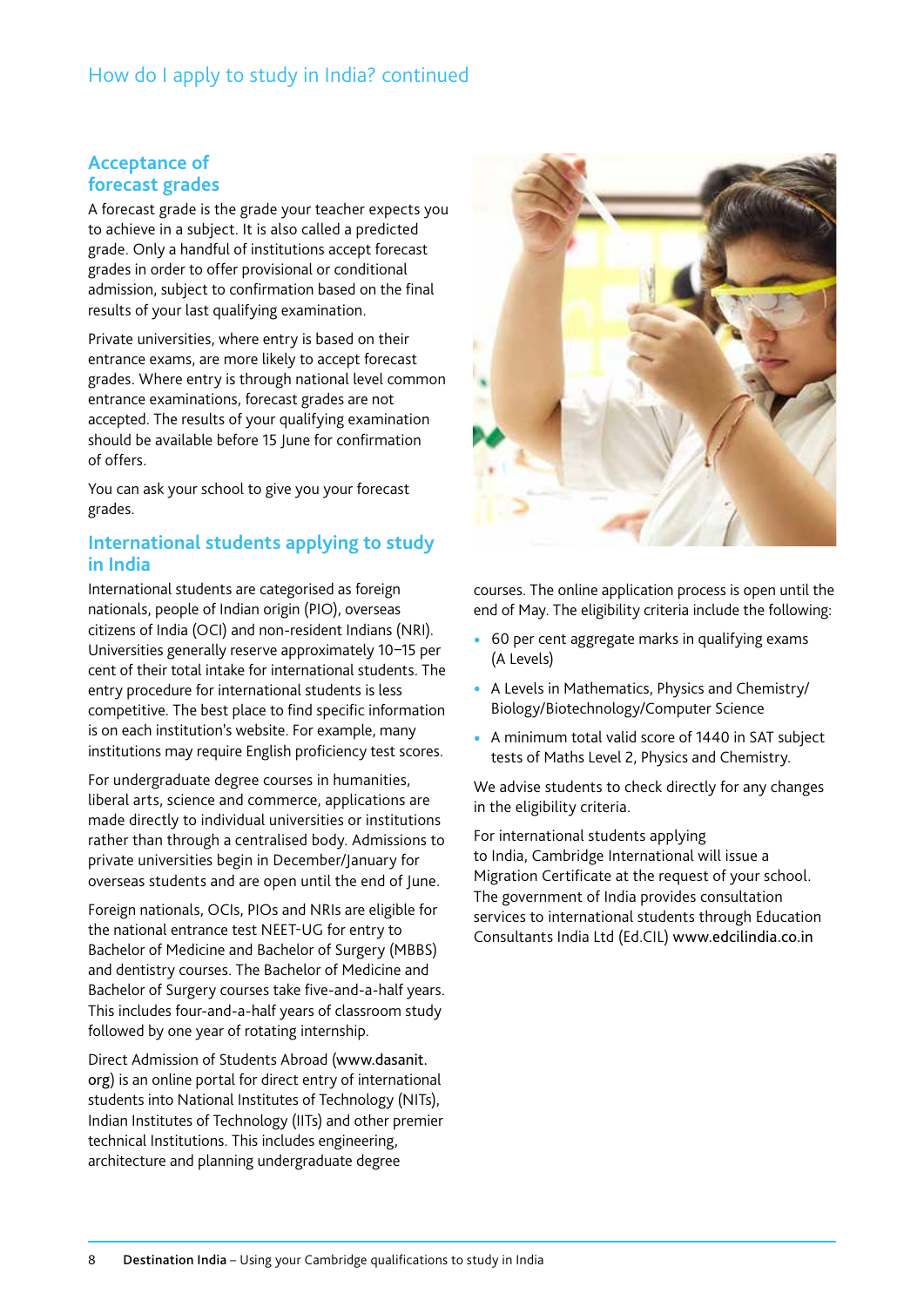#### **Document checklist**

Here is a list of the documents you will need for admission to higher education institutions in India:

| <b>Documents</b>                                                                                     | Issued by                                   | <b>Notes</b>                                                                                                                                                 |  |
|------------------------------------------------------------------------------------------------------|---------------------------------------------|--------------------------------------------------------------------------------------------------------------------------------------------------------------|--|
| Statement of results and provisional<br>statement of results for Cambridge<br>International A Levels | Cambridge<br>International                  | Provisional statements of results are accepted for<br>admission purposes.                                                                                    |  |
| Cambridge IGCSE/Cambridge<br>O Level certificates                                                    | Cambridge<br>International                  | Certificates from Cambridge International are despatched<br>up to eight weeks after provisional results are released.                                        |  |
| <b>Migration Certificate</b>                                                                         | Cambridge<br>International                  | For international students applying to institutions in India,<br>Cambridge International can issue a Migration Certificate<br>at the request of your school. |  |
| <b>Transfer Certificate</b>                                                                          | School                                      | Some institutions might ask for this certificate. This is also<br>known as a 'school leaving certificate'.                                                   |  |
| <b>Eligibility Certificate</b>                                                                       | State Higher<br>Secondary Board             | State-funded universities might ask for this certificate to<br>confirm eligibility for a particular course.                                                  |  |
| Equivalence Certificate                                                                              | Association of Indian<br>Universities (AIU) | Domestic students are not required to provide this, unless<br>specifically requested by the university.                                                      |  |

Note: Your Cambridge International A Level certificate should be submitted to higher education institutions within three months of the date of admission. Some institutions may not allow students to take exams unless the certificate has been submitted.

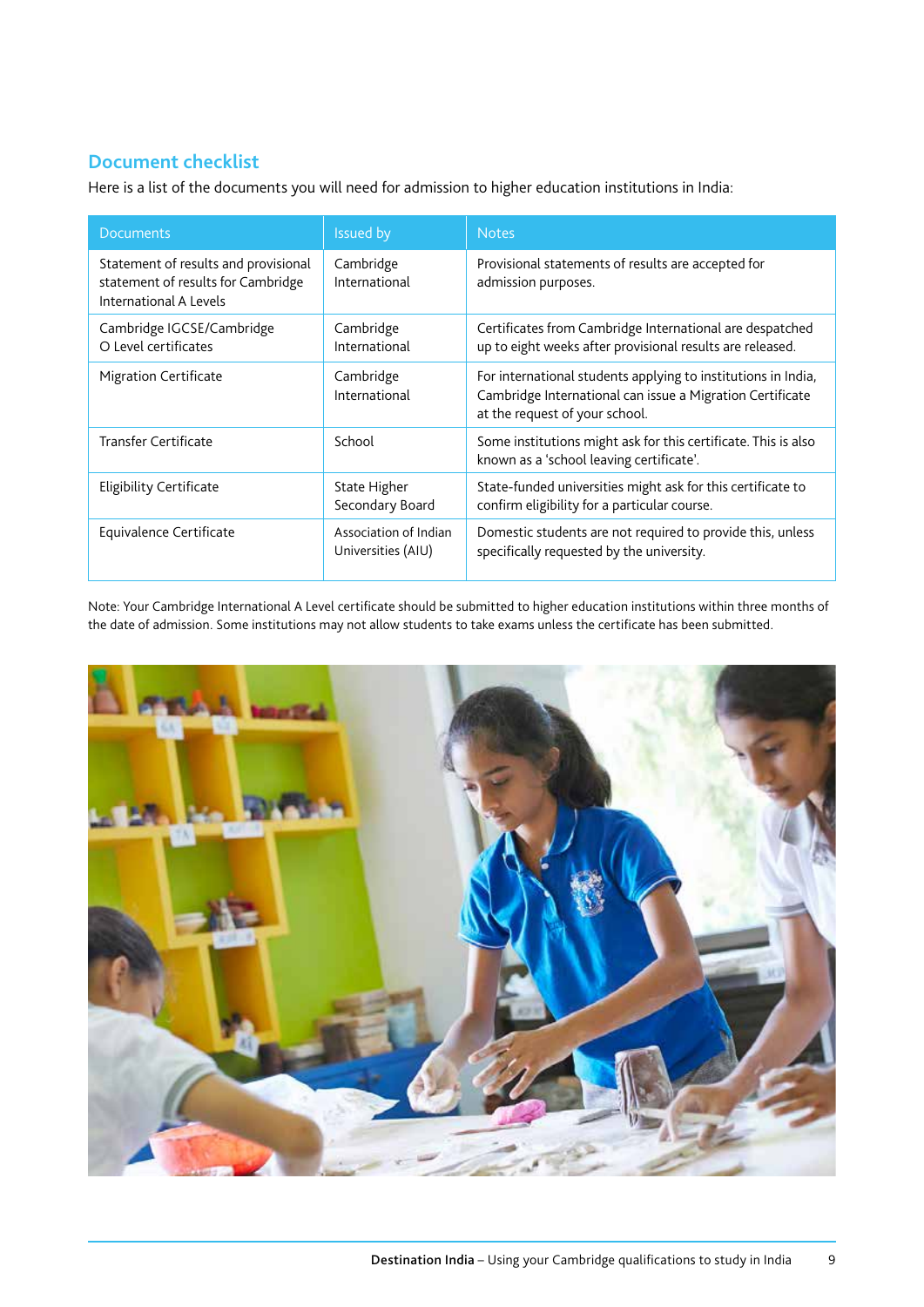# **Student success stories**

A passport to study in India

**Dev Kansara** is pursuing a Bachelor of Medicine and Bachelor of Surgery (MBBS) at Cooper Medical College, Maharashtra. He took Cambridge International A Levels in Biology, Physics, Chemistry and Mathematics and



Cambridge International AS Level English Language at Rustomjee Cambridge International School, India.

**"** Studying with Cambridge International helps in many ways, especially if you want to pursue a career in medicine in India. Where

Cambridge International stands apart from state and national boards in India is its highly application-based approach. This helps students grasp key concepts and develop skills which come in handy throughout your professional life.

Most parents in India worry that their child won't be able to crack the competitive entrance exams for gaining admission to medical school if they send them to a Cambridge school. I heartily encourage parents to have no such fear.**"**



**Ronak Shah** is studying a BTech in Mechanical Engineering at the National Institute of Technology, Surat. He took Cambridge InternationalA Levels in Physics, Chemistry and Mathematics and Cambridge International AS Level English Language at

Rustomjee Cambridge International School, India.

**"** Studying Cambridge International A Levels in Physics and Chemistry helped me to develop logic and reasoning skills which are important for me – not just during my engineering course but also for my career.

Studying English at Cambridge International AS Level was an entirely different experience as I only moved from a local board to Cambridge IGCSE in grade 9. What was initially a struggle and seemed like an uphill task soon helped me to develop an interest in writing. I have written short stories and someday I would like to write a novel as well.**"**

#### **Ander Studying for a degree in Liberal Anupama Bandyopadhyay** is



studying for a degree in Liberal Arts at Symbiosis School for Liberal Arts in Arts at Symbiosis School for Liberal Arts in Pune. She Pune. She took Cambridge International A Levels in Sociology, Psychology and Business Studies and Psychology and Business Studies and Cambridge Cambridge International AS Levels in Economics and International AS Levels in Economics and English Lawrence Language at Podar International School, India. English Language at Podar International School, India.

**"** Cambridge International A Levels gave me the academic writing skills to succeed at university. With academic writing sinite to succeed at university. With all the 1000-word-minimum essays due every week, it all the 1000-wind-minimum essays due every week, it became very important to put my point across in became very important to put my point across in words efficiently and structure the essay appropriately. words efficiently and structure the essay appropriately. Cambridge International AS & A Levels also taught me Cambridge International AS & A Levels also taught me a lot of research methodology. It was my perfect a research communicating, it was my perfect<br>prerequisite for a liberal arts education as I had prerequisite for a liberal artic education as I had  $\sim$  subjects from the commerce and arts fields, giving me subjects from the commerce and arts fields, giving me an inter-disciplinary worldview. **"** an inter-disciplinary worldview. **""** Cambridge International A Levels gave me the



**Kanishka Jain** is a qualified Chartered Accountant who graduated from Narsee Monjee Institute of Management while

simultaneously pursuing Chartered Accountancy. She took Cambridge International A Levels in Economics, Business Studies, Mathematics and Accounting and Cambridge International AS Level English Language at Prabhavati Padamshi Soni International Junior College in India.

**"**I wasn't sure if going ahead with Cambridge International A Levels would be the best choice for me and what options they would open up. But it's the best choice I've made. Having a base of Cambridge International A Levels gave me an extra push to be able to juggle Chartered Accountancy and a Bachelor of Business Administration together.

I would not have had such a strong base of accounting and economics had I pursued any other course. Whatwe study at a higher level for the Chartered Accountancy course is what we had already been introduced to at Cambridge International A Level.**"**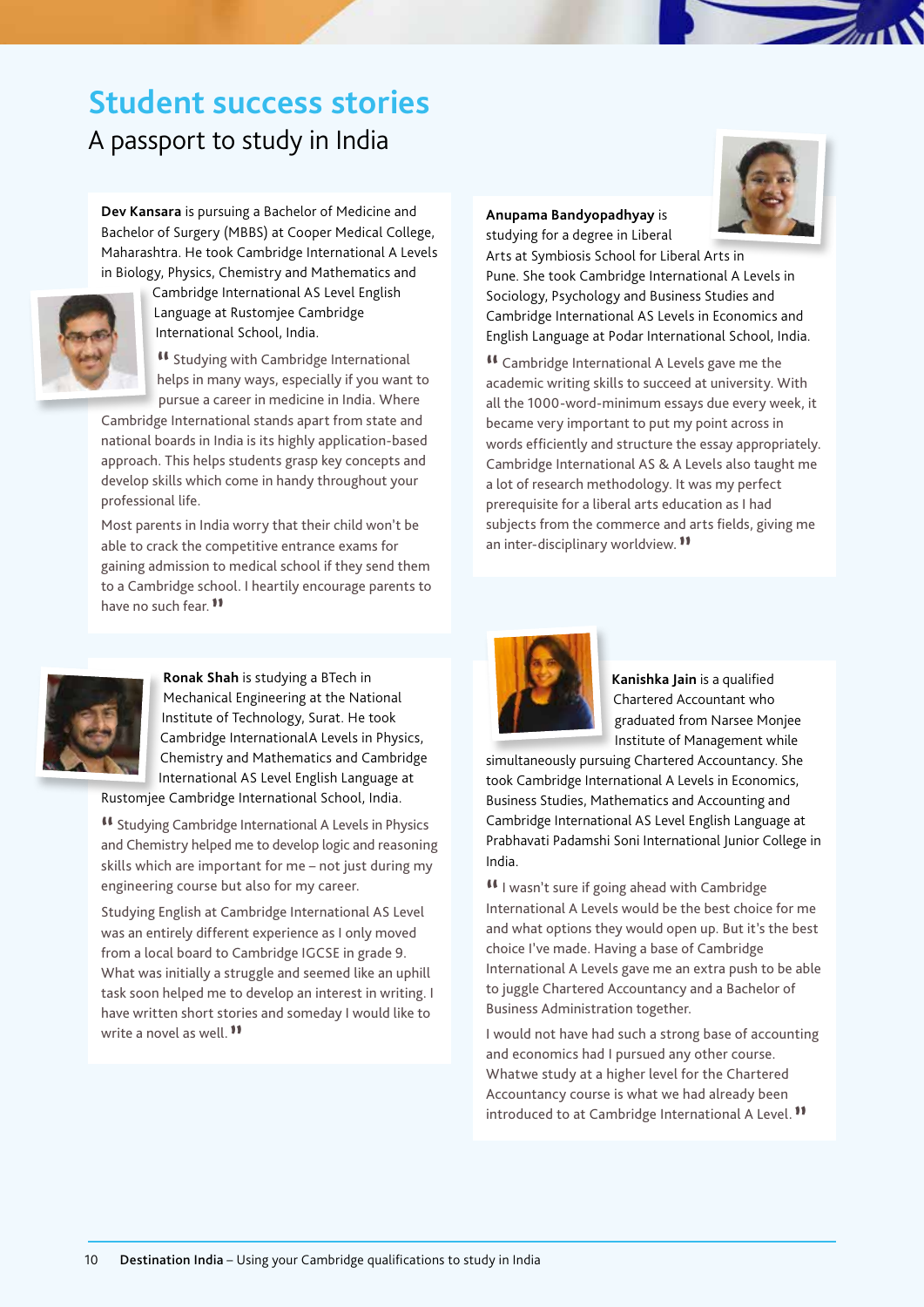**Jayati J Churiwala** completed an MBBS from Seth G S Medical College and KEM Hospital, Mumbai, and is now pursuing an MS in General Surgery in Mumbai. She took Cambridge International A Levels in Physics, Biology, Chemistry and Mathematics and Cambridge International AS Level English Language at Prabhavati Padamshi Soni International Junior College in India.



**"** Opting for Cambridge IGCSE and Cambridge International A Level proved to be beneficial for me. It improved my English and communication skills, and therefore my demeanour, phenomenally. Secondly, Cambridge

inspiresconceptual- and experiment-based learning which helped me grasp knowledge and concepts quicker and better in the long run.

The implementation of novel methods of teaching, like presentations and seminars in classrooms, and the emphasis on student–teacher interaction at institutes affiliated to Cambridge International ensures an environment that is conducive to learning and growth. **"**

**Soumitra Bhoyar** has a Bachelor's degree in Chemical Engineering from the Institute of Chemical Technology, Mumbai. He took

Cambridge International A Levels in Mathematics, Physics, Chemistry and Biology and Cambridge International AS Level English Language at Rustomjee Cambridge Junior College, India.

**"**I have a Bachelor's degree in Chemical Engineering (2014) from the Institute of Chemical Technology (formerly known as UDCT), Mumbai, after which I worked at Honeywell UOP for two years. This fall, I will begin my Master's degree in Chemical Engineering at Johns Hopkins University.

Cambridge's focus on application-based learning helped me tremendously in college. I won several technical competitions held across Mumbai thanks to the critical thinking abilities developed at school. These victories in turn gave me exposure and reinforced my undergraduate curriculum, which helped me to secure the job I wanted.**"**

**Samir Devnani** is studying for a Bachelor's in Liberal Arts at Ashoka University. He took Cambridge International A Levels in Mathematics, Business Studies, Accounting and Economics and Cambridge



International AS Levels in English Language and Global Perspectives & Research at Riverside School in India.

**"** Unlike all other Indian boards, Cambridge International allowed me to explore both the science and commerce stream subjects for two years (9th and 10th grade). This was incredible for me since it allowed me to study the subjects and decide whether I want to study them in future. I feel very confident and clear regarding the subjects I took and the career path I have chosen. A lot of credit for that confidence goes to the way Cambridge designs its programme.**"**



**Dilan Thakrar** is studying for a BS in Mechanical Engineering at Manipal University in India. He took Cambridge International A Levels in Mathematics, Physics, Chemistry

and Computer Science and Cambridge International AS Level English Language at APL Global School in India.

**"** The Cambridge subjects were taught in a conceptually strong manner, and this made me realise the importance of going deep into the concepts of any subject in order to fully understand it. The syllabuses also developed a strong understanding of the core of the subjects themselves. This has made it easier for me to learn and grasp the unknown concepts being taught at university level. I would recommend Cambridge programmes as an option for anyone who is looking to build a strong base before pursuing their university education or career.**"**

**Dhwani Kachru** is studying for a Bachelor of Arts in Economics at Lady Shri Ram College for Women, Delhi University. She took Cambridge International A Levels in Economics, Mathematics and History and Cambridge International AS Level in English Language at DPS International School in India.

**"** Cambridge International A Level fostered my critical thinking skills through its demanding and holistic approach. The breadth and depth of the courses allowed me to understand the dynamism of my subjects and grasp the evolution of the various fields of study in the ever-changing world, rather than simply stay confined to theory.**"**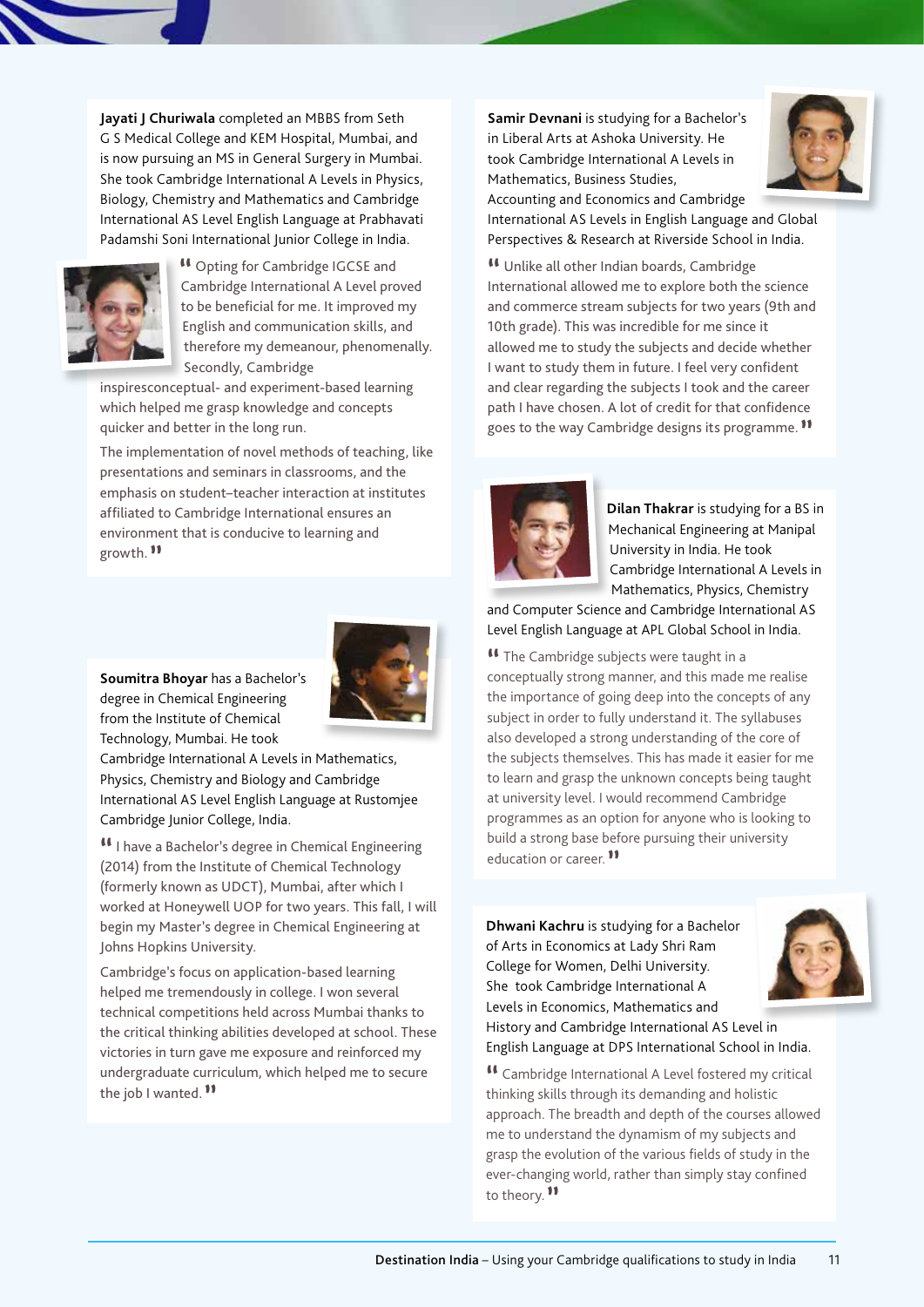#### **Student success stories**

#### A passport to study in India continued

**Saumya Jain** is pursuing a BBA LLB (Hons) – a law degree – at O P Jindal Global University in India. She took Cambridge International A Levels in Economics,



Mathematics, Accounting and History and Cambridge International AS Level English Language at DPS International School.

**"** Studying the Cambridge curriculum helped me improve my reasoning skills. As a result I scored 90 percentile in LSAT India.

The Cambridge International A Level curriculum also helped me brush up my reading and research skills. Subjects like History and English have taught me how to analyse and interpret documents, and these skills are going to help me succeed in law school.**"**

**Ninaad Adhvaryu** is studying for a BSc (Research) in Physics at Shiv Nadar University, India. He took Cambridge International A Levels in Mathematics, Physics and Chemistry and Cambridge International AS Levels in Biology and English Language at Riverside School.

**"** The Cambridge syllabuses for Mathematics, Physics



and Chemistry allowed them to be taught in an investigatory manner, where it was possible to examine the links between different topics covered and across subjects. I was also able to choose Cambridge International AS Level Biology along with my other courses, which

gave me the opportunity to develop an interdisciplinary understanding of the sciences**. "**

**Rhea Rao** is studying for a Bachelor's degree in Humanities at Azim Premji University, Bangalore. She took Cambridge International A Levels in Economics, Psychology and Business Studies and Cambridge International AS Levels in Mathematics and English Language at Riverside School in India.

**"** The way English is taught in the Cambridge curriculum is rigorous and asks you to think out of the box and make connections. Very similar work assignments are given at Azim Premji University (APU), making the transition to university quite smooth. Cambridge International puts emphasis on developing students to be independent thinkers and active learners, and APU does the same.**"**



**Sakshi Krish** is pursuing a Major in Film and Minor in Psychology at FLAME University, Pune, India. She studied Cambridge International A Level Psychology, Business Studies and History, and Cambridge International AS Level Mathematics at APL Global School, India.



**"**I would recommend prospective students to undertake the Cambridge curriculum for the freedom of choice it offers. No other academic stream offers that absolute liberty to build your own unique set of subjects. Cambridge International also prepares students for an international standard of research and writing, which ended up being the biggest advantage in my case. Cambridge International provides a customised scholastic experience where every student gets the chance to delve deeply into the courses of their choice.**"**



**Amrita Date** is studying for a Bachelor's degree in Pharmacy at the University of Mumbai. She took Cambridge International A Levels in Physics, Chemistry, Biology and

Mathematics and Cambridge International AS Level English Language at Podar International School in India.

<sup>11</sup> Cambridge International A Level has been instrumental in laying a solid foundation for me in the field of science. It has not only given me a strong knowledge base to build upon, but has also provided me with essential practical skills required to progress in any branch of science. Studying for Cambridge International A Levels has allowed me to apply my knowledge, and to think beyond what is given in the textbooks. But most importantly, the course has made me realise that education need not only be about writing exams and earning grades. It can be about enjoying what you're learning, and discovering where your interests and passions lie."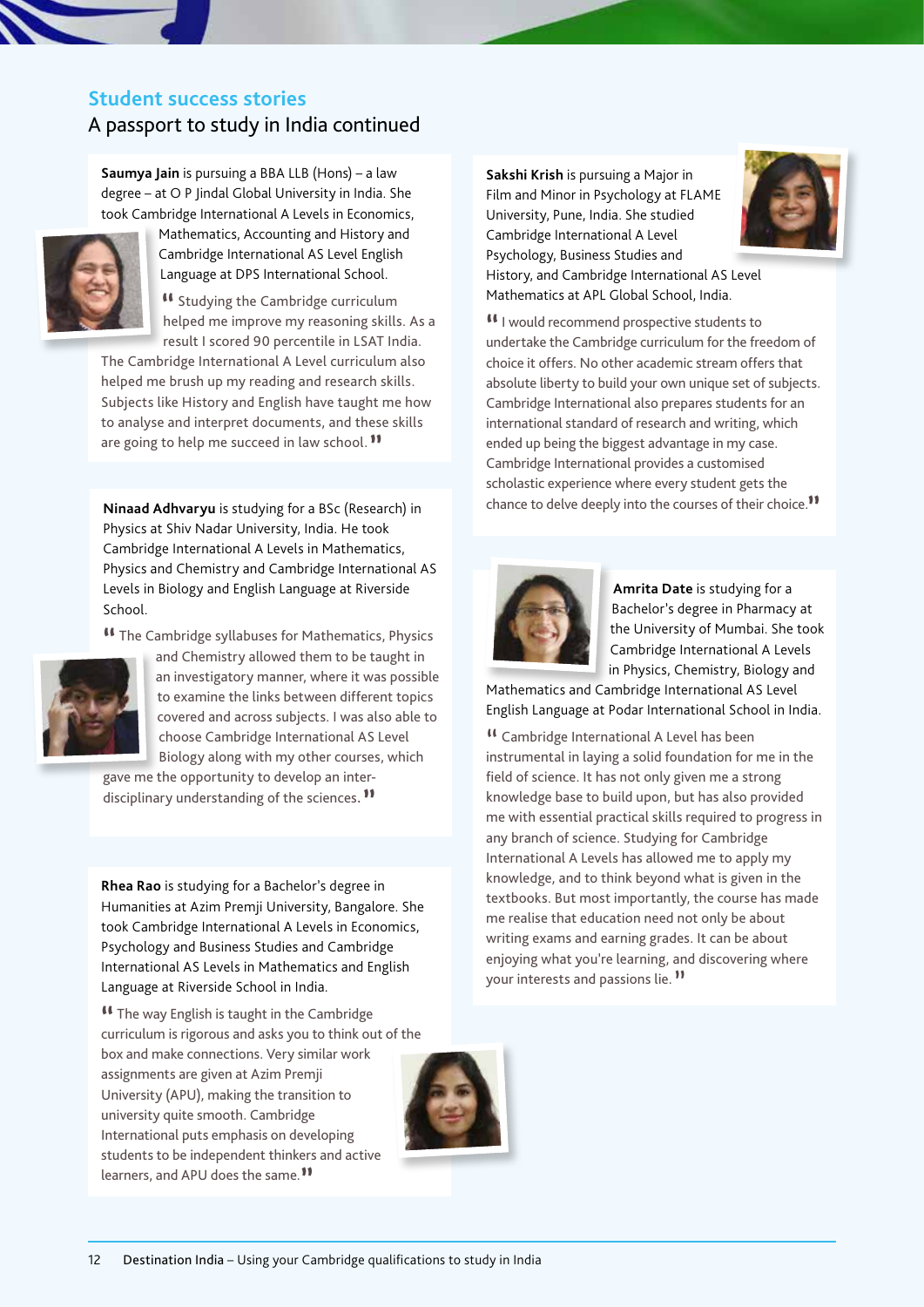## **Recognition of Cambridge qualifications in India**

All universities across India welcome applications from Cambridge students. Here is a sample list of universities that have admission policies for Cambridge International A Level candidates. You will find a full list of universities on our recognition database at cambridgeinternational.org/recognitionsearch

#### **North India**

Aligarh Muslim University All India Institute of Medical Sciences Ambedkar University Ashoka University BITS Pilani O P Jindal Global University Panjab University Shiv Nadar University University of Delhi University of Rajasthan

#### **East India**

Central University of Jharkhand Gauhati University Jadavpur University North-Eastern Hill University Presidency University St. Xavier's University University of Calcutta

#### **South India**

Bangalore University Central University of Tamil Nadu Christ University ICFAI University Indian Institute of Space Science and Technology Manipal Academy of Higher Education SRM Institute of Science and Technology University of Hyderabad University of Kerala University of Madras

#### **West India**

Goa University Maharaja Sayajirao University of Baroda National Institute of Design NMIMS University Sardar Patel University Symbiosis International University University of Gujarat University of Mumbai University of Pune

Please note: Cambridge International A Levels are also referred to as General Certificate of Education (GCE) Advanced (A) Levels. Some recognition statements from universities will refer to them in this way.

UK NARIC\* completed an independent benchmarking study to compare Cambridge IGCSE and Cambridge International AS & A Levels to the UK education system.

The study found them to be globally relevant and robust qualifications, closely comparable to UK national secondary qualifications, with Cambridge IGCSE comparable to GCSE A\*–G; Cambridge International AS Level comparable to GCE AS Level (A–E) and Cambridge International A Level comparable to GCE A Level (A\*–E).

\*UK NARIC is the national agency in the UK responsible for the recognition and comparison of international qualifications and skills.